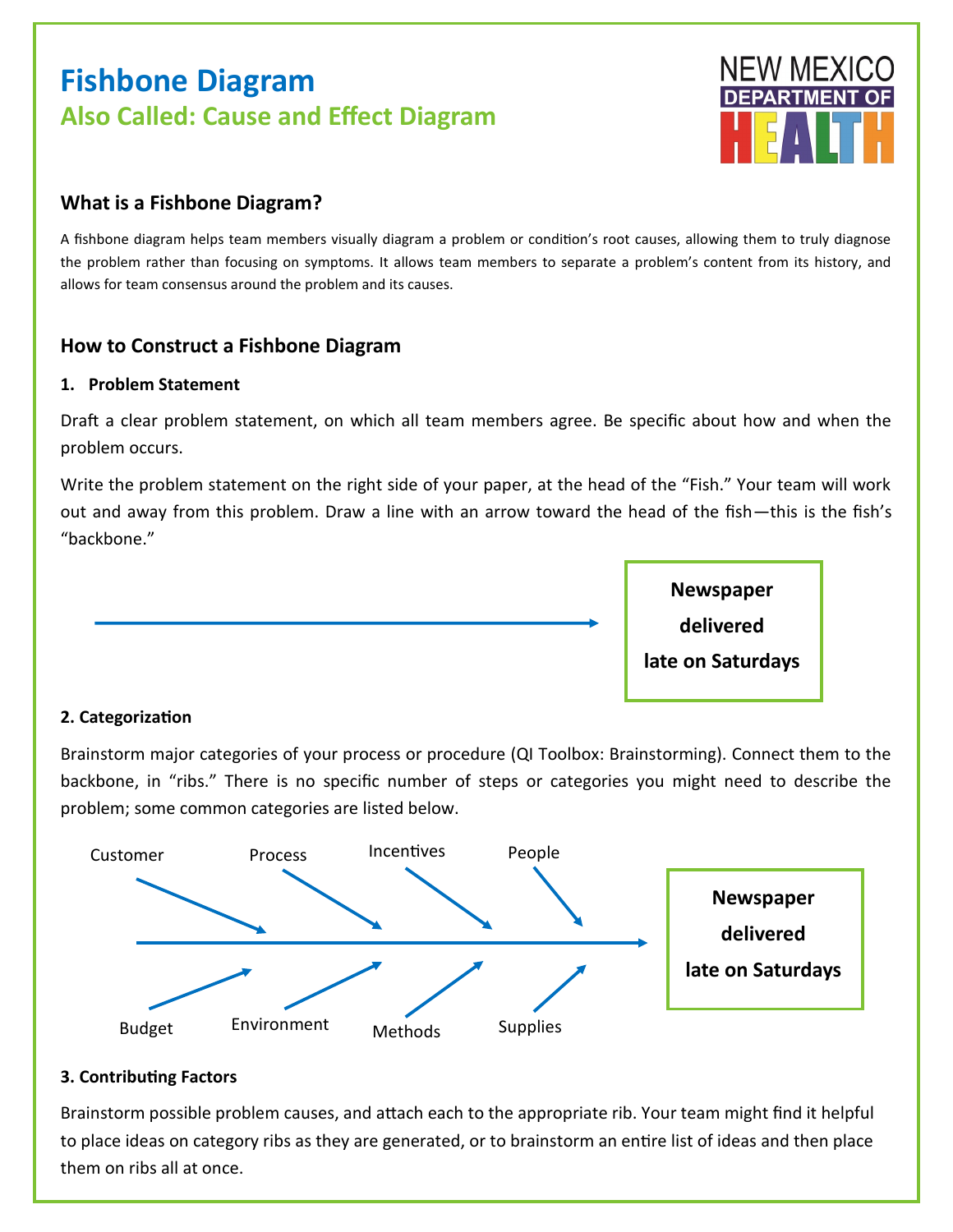Ideally, each contributing factor would fit neatly into a single category, but some causes may seem to fit into multiple categories. If you have a contributing factor that fits into more than one category, place it in each location, and see whether, in the end, considering that factor from multiple points of view has made a difference.



#### **4. Ask: Why?**

As you list a factor, repeatedly ask your team why that factor is present:

- Why does staff lack expertise? (Because we don't attend training.)
- Why don't we attend training? (Because we don't have funding.)
- Why don't we have the funding? (Because we haven't applied for grants.)
- Why don't we apply for grants? (Because we're unaware of sources.) Etc.

Sometimes this asking process is called the "Five Whys," as five is often a manageable number to reach a suitable root cause. Your team may need more or less than five whys. (More Information: Wikipedia: Five Whys.)

#### **5. Many Ribs: Deeper Causes**

You may end up with multiple branches off of each successively smaller rib. Your team might lack expertise, for example, because of a lack of training, but also because you didn't hire the right people for the job. Treat each contributing factor as its own "mini-rib," and keep asking why each factor is occurring.